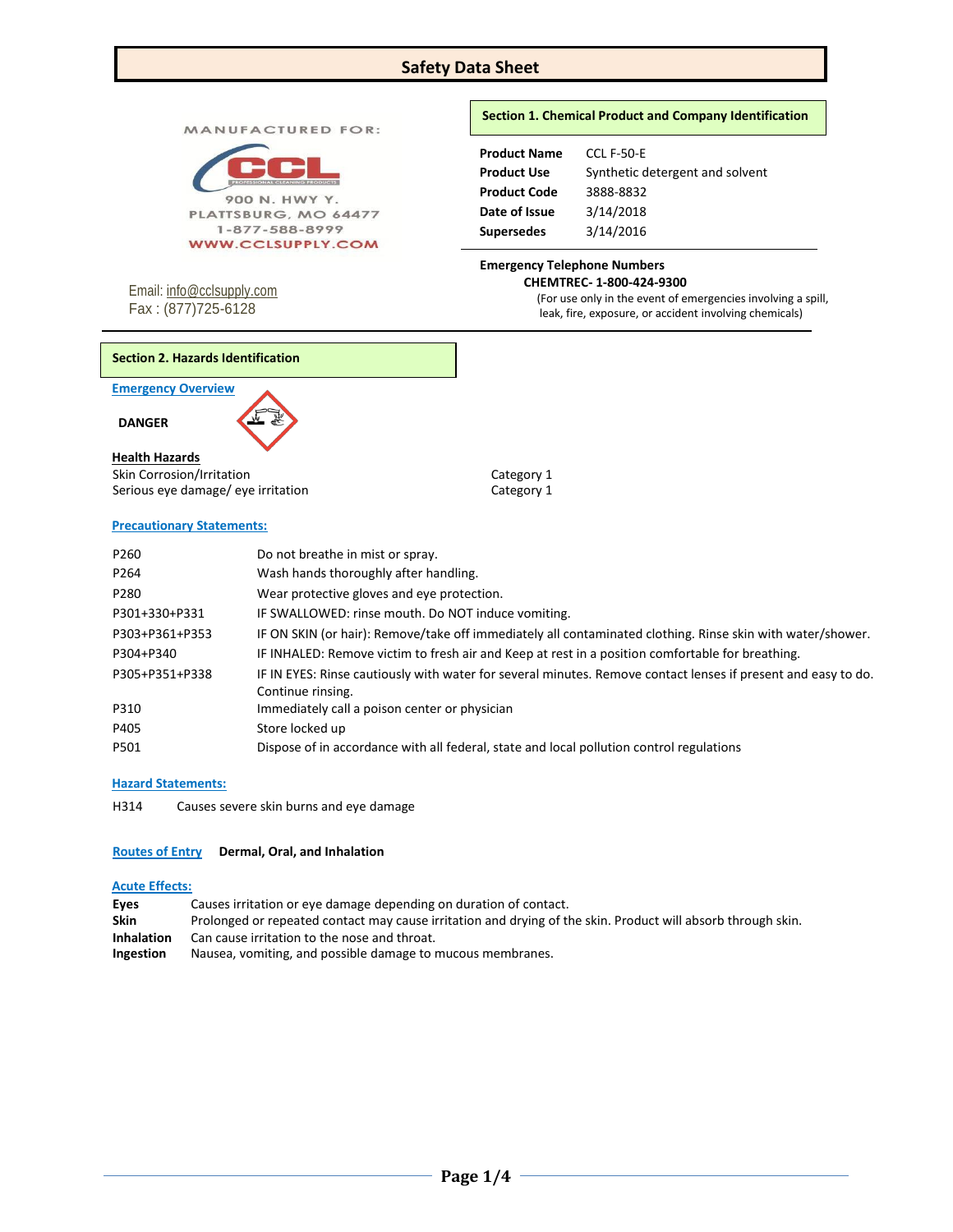**0**

|  |  |  | Section 3. Composition/Information on Ingredients |
|--|--|--|---------------------------------------------------|
|--|--|--|---------------------------------------------------|

| Name of Hazardous Ingredients | <b>CAS Number</b> | % by Weight |
|-------------------------------|-------------------|-------------|
| Sodium Tripolyphosphate       | 7758-29-4         | 2.5         |
| Sodium Metasilicate           | 6834-92-0         | 2.5         |
| Sodium Hydroxide              | 1310-73-2         | 2.5         |
| Dodecyl Benzenesulfonic Acid  | 27176-87-0        | $<$ 5       |
| 2-butoxyethanol               | 111-76-2          | < 3.5       |

#### **Section 4. First Aid Measures**

**Eye Contact** Flush immediately with clean water for 15 minutes. Seek immediate medical attention. **Skin Contact** If irritation occurs, flush with plenty of clean water. Seek medical attention if a rash occurs or if irritation persists. **Inhalation** Remove to fresh air. **Ingestion** Do not induce vomiting. Give several glasses of water. Never give anything to an unconscious person orally. Seek immediate medical attention.

| <b>Section 5. Fire Fighting Measures</b>                                                                                                       | National Fire Protection Association (U.S.A)<br>(estimated rating)                                        | w |
|------------------------------------------------------------------------------------------------------------------------------------------------|-----------------------------------------------------------------------------------------------------------|---|
| <b>Hazardous Combustion Products</b><br><b>Extinguishing Media</b><br><b>Unsuitable Extinguishing Media</b><br><b>Fire Fighting Procedures</b> | $CO2$ and some CO<br>N/A<br>N/A<br>Wear protective gear. Use water spray to cool fire-exposed containers. |   |

#### **Section 6. Accidental Release Measures**

**Spill Clean Up** All spilled material must be contained and kept out of waterways, sewers and drains. The spilled chemical should be absorbed with an inert material. Flush cleaned area thoroughly with water.

**Section 7. Handling and Storage**

**Handling and Storage** Keep container tightly closed when not in use. Keep out of the reach of children.

### **Section 8. Exposure Controls/Personal Protection**

**Exposure Limits**

| <b>Product Name</b>          | <b>OSHA PEL</b>    | <b>NIOSH REL</b>   | <b>AIHA WEEL</b> | <b>ACGIH TLV</b>   |
|------------------------------|--------------------|--------------------|------------------|--------------------|
| 2-butoxyethanol (111-76-2)   | 50ppm              | 5ppm               |                  | 20ppm              |
| Sodium Hydroxide (1310-73-2) | 2mg/m <sup>3</sup> | 2mg/m <sup>3</sup> |                  | 2mg/m <sup>3</sup> |

**Engineering Controls** Local ventilation usually adequate



#### **Personal Protective Equipment (PPE)**

| Eyes        | Safety glasses or chemical splash goggles                                |
|-------------|--------------------------------------------------------------------------|
| <b>Body</b> | Rubber or neoprene gloves                                                |
| Respiratory | Use NIOSH approved respirator if exposure limits are reached or exceeded |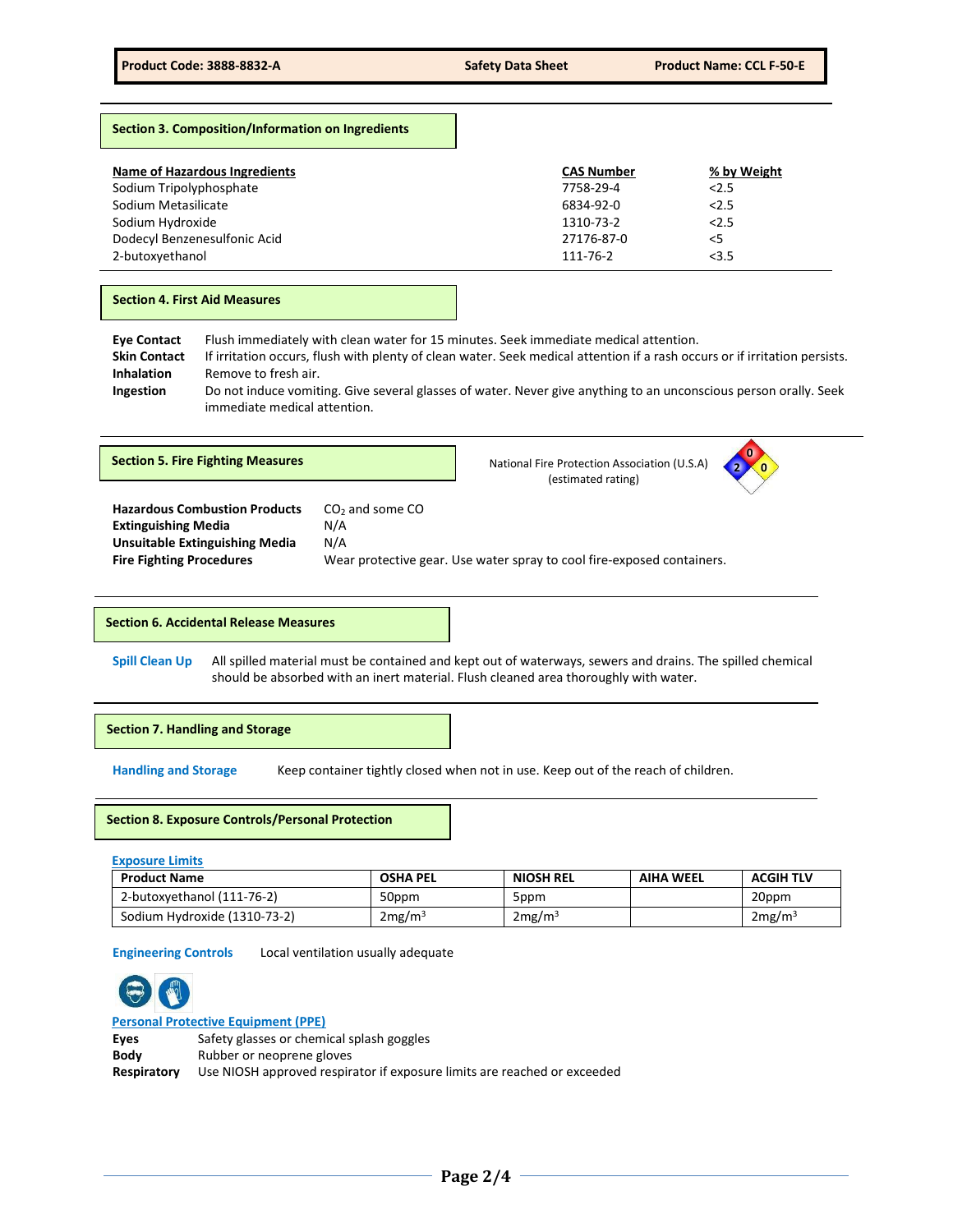#### **Section 9. Physical and Chemical Properties**

| <b>Physical State</b>   | Liguid          | <b>Explosive Limits</b>      | N/A        |
|-------------------------|-----------------|------------------------------|------------|
| Color                   | Blue            | <b>Vapor Pressure</b>        | 23.7       |
| Odor                    | Citrus odor     | <b>Vapor Density</b>         | Hea        |
| <b>Odor Threshold</b>   | N/A             | <b>Relative Density</b>      | N/A        |
| рH                      | 12.0-14.0       | Solubility                   | <b>Mis</b> |
| <b>Freezing Point</b>   | N/A             | <b>Partition Coefficient</b> | N/A        |
| <b>Boiling Point</b>    | $212^{\circ}$ F | <b>Auto-Ignition Temp.</b>   | N/A        |
| <b>Flash Point</b>      | None            | <b>Decomposition Temp.</b>   | N/A        |
| <b>Evaporation Rate</b> | N/A             | <b>Viscosity</b>             | N/A        |
| <b>Flammability</b>     | N/A             | <b>Specific Gravity</b>      | 1.10       |

| Liguid          | <b>Explosive Limits</b>      | N/A              |
|-----------------|------------------------------|------------------|
| Blue            | <b>Vapor Pressure</b>        | 23.786 mmHg      |
| Citrus odor     | <b>Vapor Density</b>         | Heavier than air |
| N/A             | <b>Relative Density</b>      | N/A              |
| 12.0-14.0       | <b>Solubility</b>            | Miscible         |
| N/A             | <b>Partition Coefficient</b> | N/A              |
| $212^{\circ}$ F | <b>Auto-Ignition Temp.</b>   | N/A              |
| None            | <b>Decomposition Temp.</b>   | N/A              |
| N/A             | <b>Viscosity</b>             | N/A              |
| N/A             | <b>Specific Gravity</b>      | 1.10-1.15        |
|                 |                              |                  |

#### **Section 10. Stability and Reactivity**

| <b>Stability and Reactivity</b>         | Stable         |
|-----------------------------------------|----------------|
| Incompatibility                         | None           |
| <b>Hazardous Polymerization</b>         | Will not occur |
| <b>Hazardous Decomposition Products</b> | None known     |
| <b>Conditions to Avoid</b>              | N/A            |

### **Section 11. Toxicological Information**

| <b>Routes of Entry</b>       | Dermal, Oral and Inhalation                                                       |
|------------------------------|-----------------------------------------------------------------------------------|
| <b>Symptoms</b>              | Irritation, and possible eye damage                                               |
| <b>Skin Irritant</b>         | Yes.                                                                              |
| Eye Irritant                 | Yes                                                                               |
| <b>Sensitizers</b>           | Not determined                                                                    |
| <b>Mutagenicity</b>          | No information found                                                              |
| Carcinogenicity              | 2-butoxyethanol (111-76-2): IARC Group 3 (not classifiable as a human carcinogen) |
| <b>Reproductive Toxicity</b> | No information found                                                              |
| <b>Target Organs</b>         | None                                                                              |

There is no toxicological data for this product as a whole. Based on relevant ingredients with known acute toxicity, the acute toxicity estimate using the additive formula (ATE) has been determined.

**Acute Toxicity**

| <b>Test</b>       | <b>Results</b> | <b>Basis</b>                     |
|-------------------|----------------|----------------------------------|
| Dermal            | 7,460 mg/kg    | ATE determined beyond Category 4 |
| Oral              | $2,699$ mg/kg  | ATE determined beyond Category 4 |
| <b>Inhalation</b> | 19.4 mg/l      | ATE determined beyond Category 4 |

### **Section 12. Ecological Information**

**Environmental Effects** No ecological information available

### **Section 13. Disposal Considerations**

**Waste Information** Dispose of in accordance with all Federal, State and Local pollution control regulations.